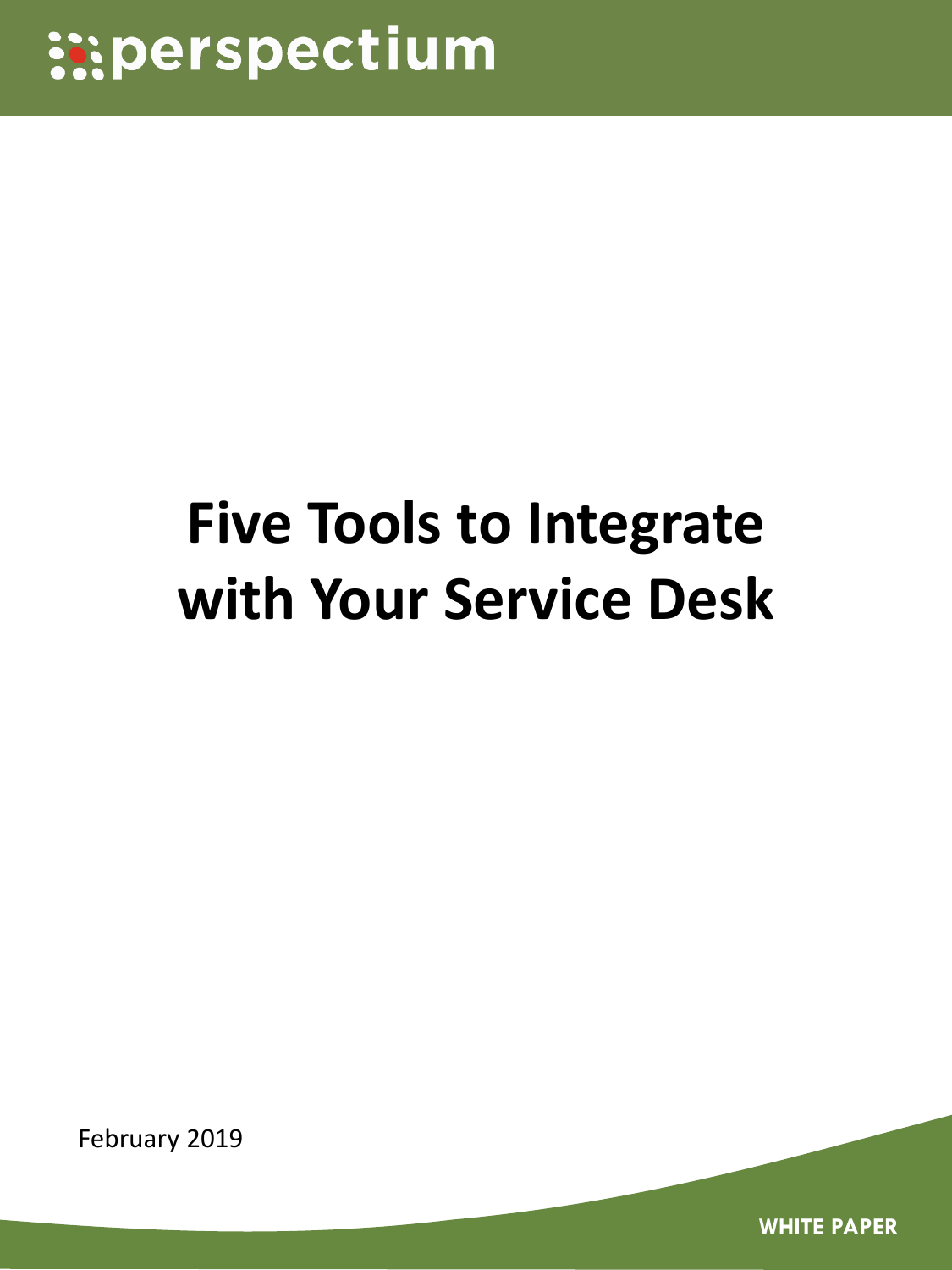## **Business Intelligence Tools**

Companies with service desks generally have separate business intelligence (BI) tools. They find that they can create more robust reports by combining service-desk data with their own data repositories and perhaps by running reports in their BI tool rather than in their service desk.

**CERN** connects a variety of service desks to an Oracle database so that they can create Pentaho dashboards for the admins [of each service desk to report on the](https://www.perspectium.com/cern-recording/cern-reporting-non-it-services/) quality of those services.



#### **Why Integrate with Business Intelligence?**

- Run more robust reports/analytics
- Combine service-desk data with other organizational data
- Avoid service-desk performance impacts

When you run reports in your service desk, you tell the service desk to devote resources for that operation, slowing down other operations within the service desk. But what if you could integrate your service desk with BI tools dynamically so that individual changes are replicated with minimal performance impact? You could then run analytics on real-time synced data outside of the service desk to alleviate latency within the service desk tool.

**Accenture** [sends its service desk data to a SQL server](https://www.perspectium.com/accenture-webinar-video/accenture-db-client-integrations/) so that they can run reports without slowing down the service desk for them or their customers.

Some organizations find that by replicating service-desk data to a reporting database or other BI tools, their BI teams can deliver custom reports more quickly or build on their existing repertoire of reporting services.

**Intermountain Healthcare** [created a new catalog offering of reports and analytics,](https://www.perspectium.com/webinars/intermountain-healthcare-webinar-replay/) made possible because of new integrations.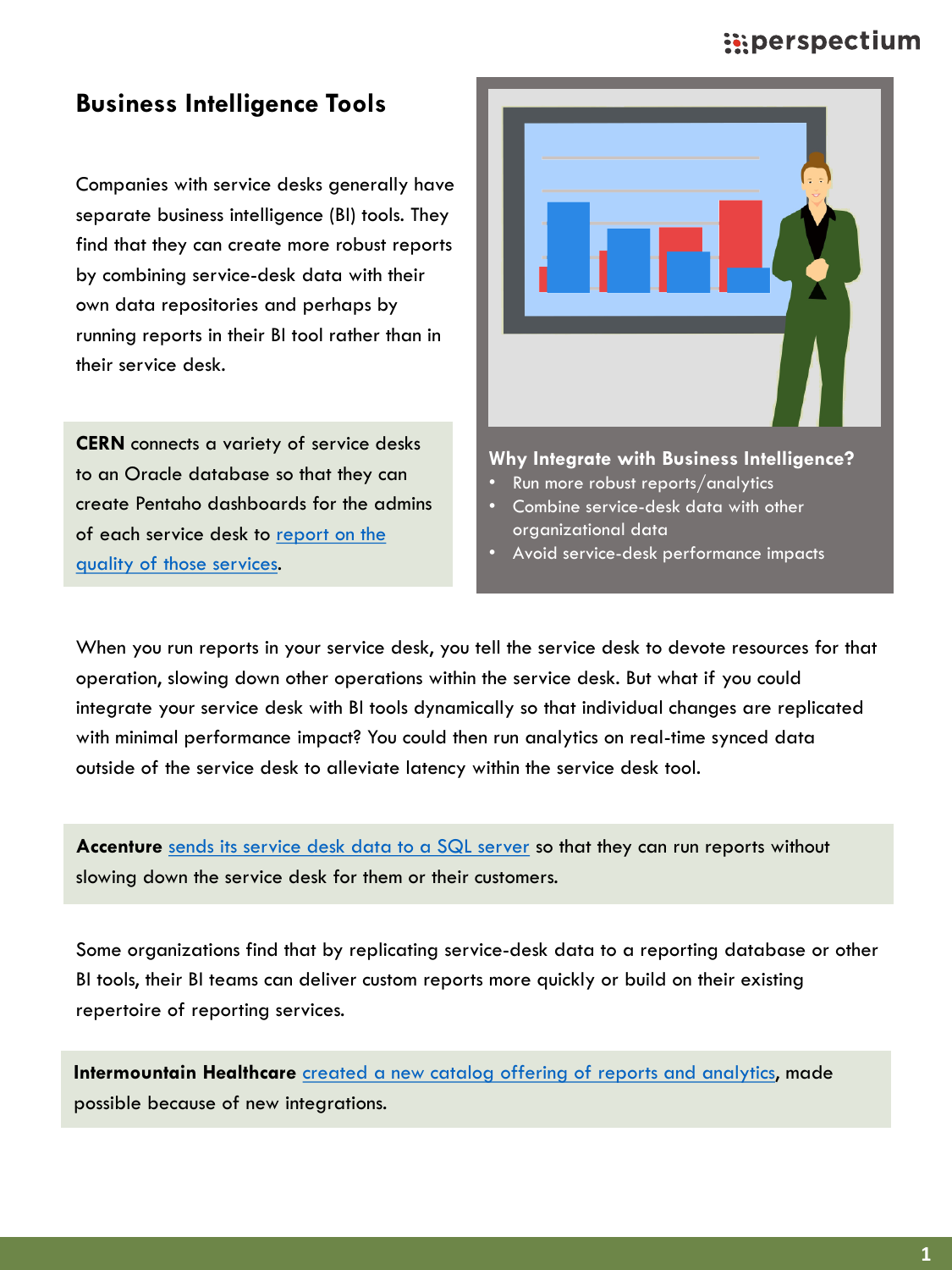## **Development Tools**

Sometimes, the service desk opens a ticket that the development team must address. But if you close out a ticket in your service desk because it is being handed over for handling in your development tool, customers have no ability to see what is going on with their request. Wouldn't it be better if customers could see comments that the development team chose to share? Integrating your service desk with your development tool increases customer satisfaction by allowing them to gain visibility into their requests.



#### **Why Integrate with Development?**

- Enhance visibility for customers and development team
- Increase customer satisfaction
- Prepare for development sprints

#### The integration also helps your

development team by enabling better planning of development sprints. Metrics from your service desk allow developers to measure how much effort will be required during development sprints.

**Palo Alto Networks** needed to improve the visibility of incident and enhancement requests from their users. Requests were submitted to the service desk, and information was then manually created in Atlassian Jira via "swivel chair" integration.

By integrating its service desk with its development tool, Palo Alto Networks provided clear status visibility for users who submit requests and throughout the request cycle. Customers no longer needed to check status of their tickets in multiple tools. The organization also better understood the development effort required to resolve the issues and changes being requested by the users and was able to more accurately plan for future resource allocation.

Learn more about [Palo Alto Networks' integration](https://www.perspectium.com/wp-content/uploads/2018/06/Palo-Alto-Networks-use-case.pdf) of their service desk with their development tool.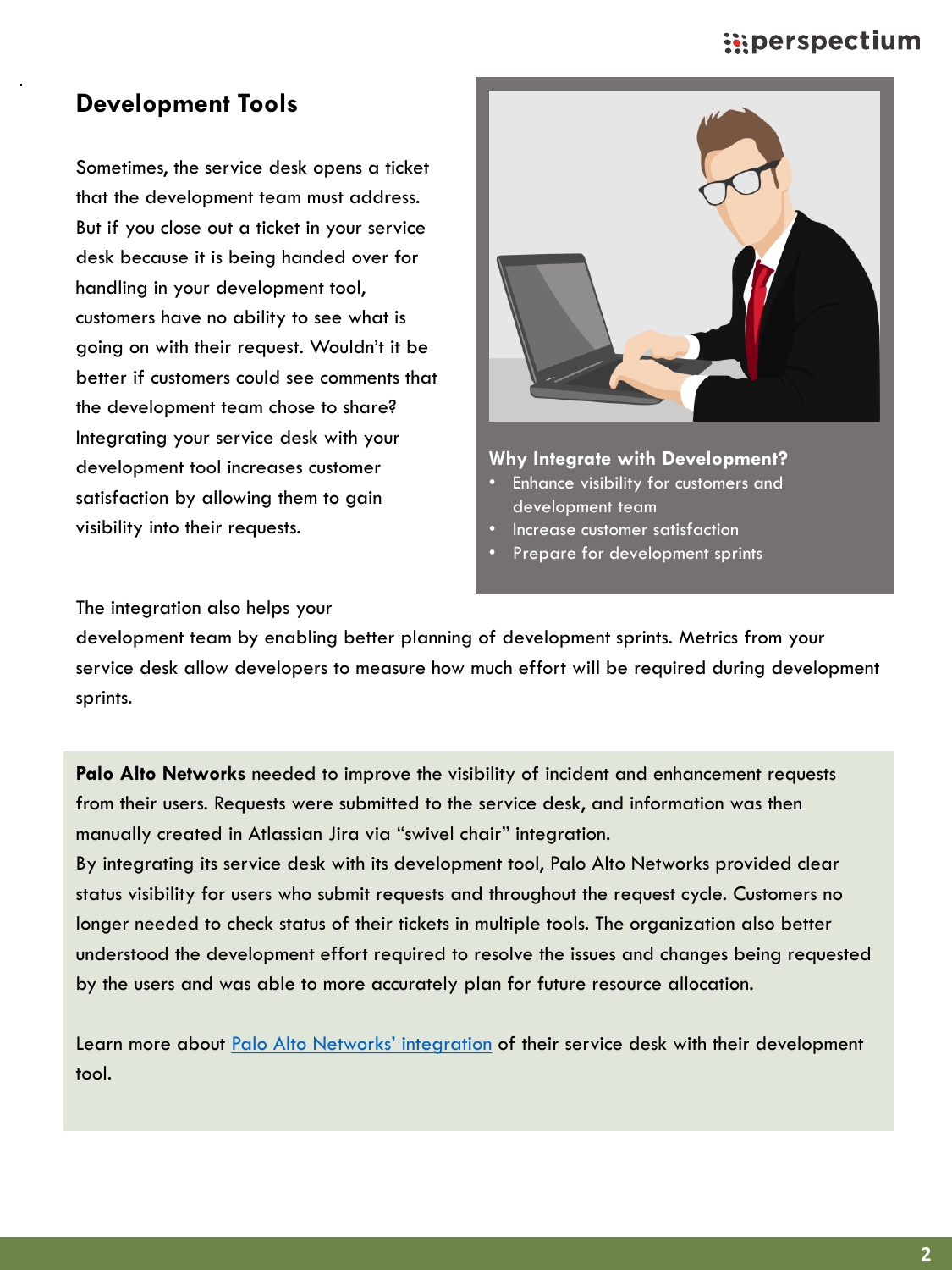## **Other Service Desks**

Integrating multiple service desks may mean connecting a service-provider instance with a customer instance. Whether you are the service provider or its customer, such an integration enhances service for the end user.

**Zurich Insurance** integrates with their [global telecom services provider. Zuric](https://www.perspectium.com/wp-content/uploads/2018/07/Zurich-use-case-updated.pdf)h opens an incident in their service desk and assigns it to the provider, which sends incident updates back to Zurich in real time.



#### **Why Integrate with Another Service Desk?**

- Sync with service providers or customers for maximum user benefit
- Ensure the quality of development efforts
- Reduce costs and brand impacts from problematic rollouts

For testing, development, and other purposes, businesses connect their service desk to other instances of service desks, whether their own or that of another organization. When an organization has its own testing or development instance that is separate from the production instance, it reduces the risk of rollout errors.

As a service provider, **Accenture** allows its customers to create users in one service desk instance, which serves as a test environment. As the customer moves its users from a test instance [to a connected production instance, it maintains the unique indexes across the instances,](https://www.perspectium.com/accenture-webinar-video/accenture-provisioning-customers/)  allowing all the other relationships for that user to be replicated as well.

**CERN** connects a development instance of a service desk to a production instance of a service desk. This replication ensures that whenever a change is made in the production instance, the [development instance reflects that change.](https://www.perspectium.com/cern-recording/cern-business-service-catalog-sync/) As a result, developers can build new servicecatalog items with the certainty that both environments are the same.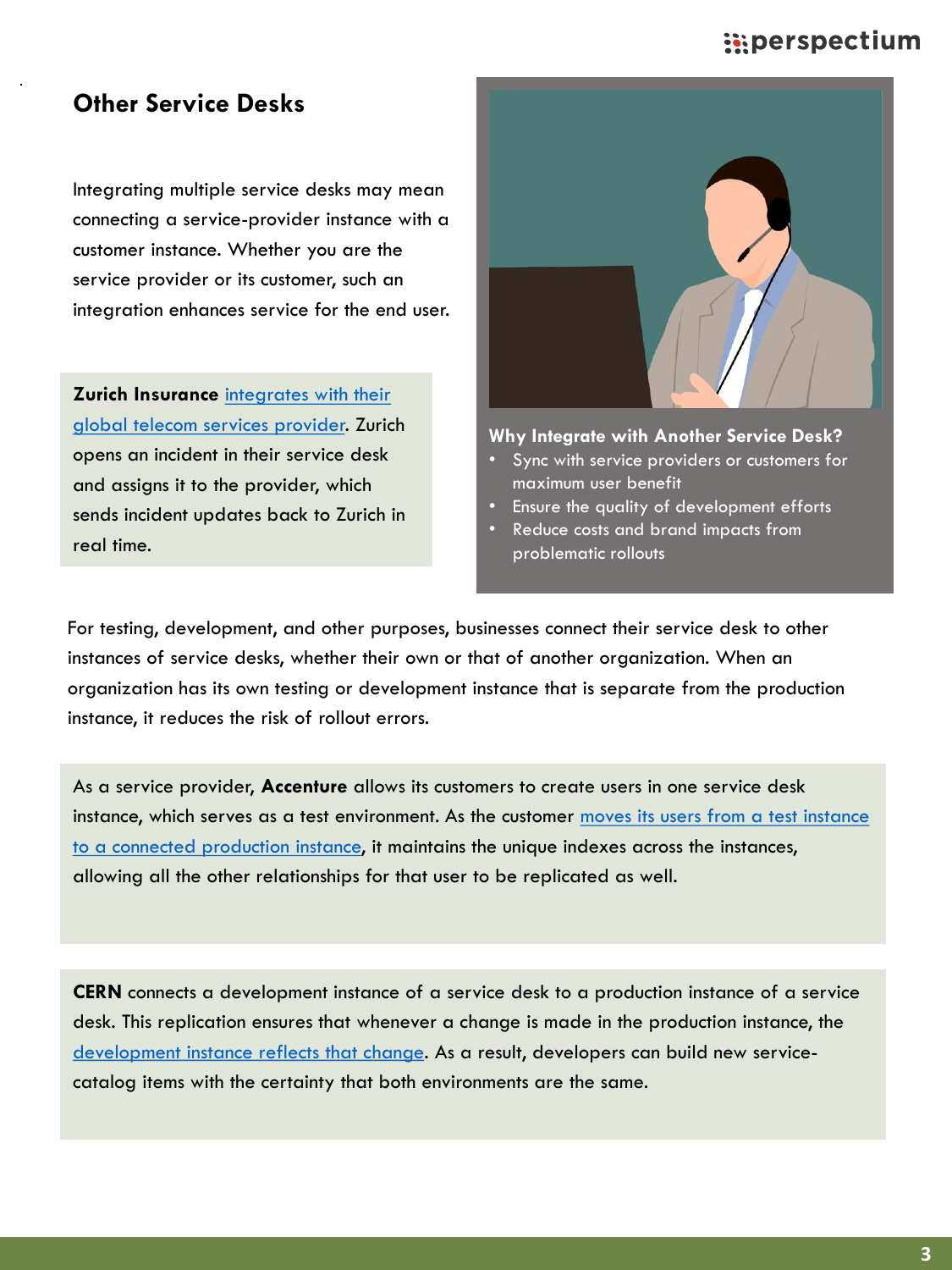## **Customer Service Tools**

When customer service opens a case in a CRM tool, they often need to involve the ITSM process to resolve the customer's issue.

Without integration between the service desk and the customer service tool, you are left with "swivel chair" duplication (by email or another means), exacerbating inefficiencies and raising the risk for human error. In addition, customers will not receive updates to the ticket made in a different system.

A system that integrates your service desk and your CRM tool leads to better relationships with customers.



#### **Why Integrate with Customer Service?**

- Give agents a  $360^{\circ}$  view
- Reduce inefficiency and error
- Enhance customer relationships
- Improve visibility for various depts

- **Better efficiency**: The customer avoids the hassle of repeating what your organization already has logged in a different system.
- **Better support discussions**: When a customer calls support, the support agent should not have to bring up the customer's name in both the service desk and the CRM tool. An instant 360-degree view of the customer allows the support agent to communicate with better understanding.
- **Better customer portal**: When customers log in to your service portal, they get a complete view, including a comprehensive profile, the status of any incidents, and billing status.

With streamlined views and processes in place, the integration can help you to meet the service level agreements (SLA) that you have with customers.

In addition to improving customer service, an integrated system gives your organization better visibility for individual users and for groups, giving you the ability to track trends with better accuracy.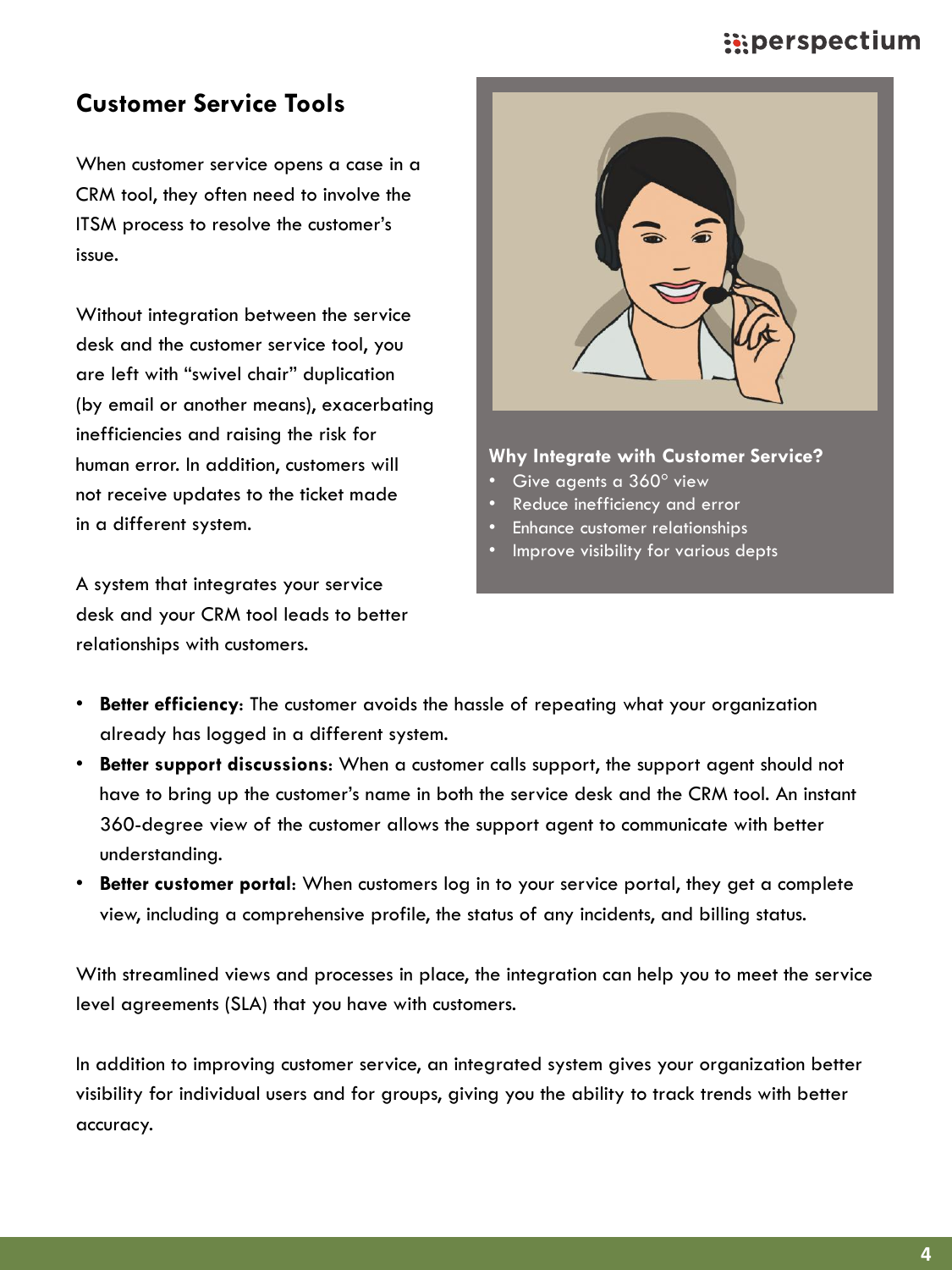## **Knowledge Tools**

With the service desk integrated with the relevant knowledge repositories, your organization is more likely to display possible solutions right away and reduce escalation.

Customers are more likely to engage in selfservice when a service desk, supercharged by knowledge access, gives customers the knowledge to resolve incidents before they become incidents. Such a service desk reduces support costs.



#### **Why Integrate with Knowledge Tools?**

- Reduce support costs
- Increase customer satisfaction
- Empower the service desk staff
- Maintain a single repository for all relevant knowledge

If the customer does advance to interacting with service desk employees,

those employees should be able to access information without needing to search within a different tool. Allowing direct access to knowledge from the service desk means solving problems more quickly and increasing customer satisfaction.

Employees at **Blue Cross Blue Shield of Minnesota** viewed knowledge articles in a service desk instance, but only a handful had access to write, edit, and publish those articles in the service desk. The organization required content creators to send their articles and edits to the organization's service desk admins, who then entered that data into the service desk tool.

Using Microsoft Sharepoint, staff members now write and edit knowledge articles, which the organization replicates to the service desk instance. Employees can now get all their knowledge in one place, and the organization avoids the swivel-chair approach of sending and copypasting articles by hand.